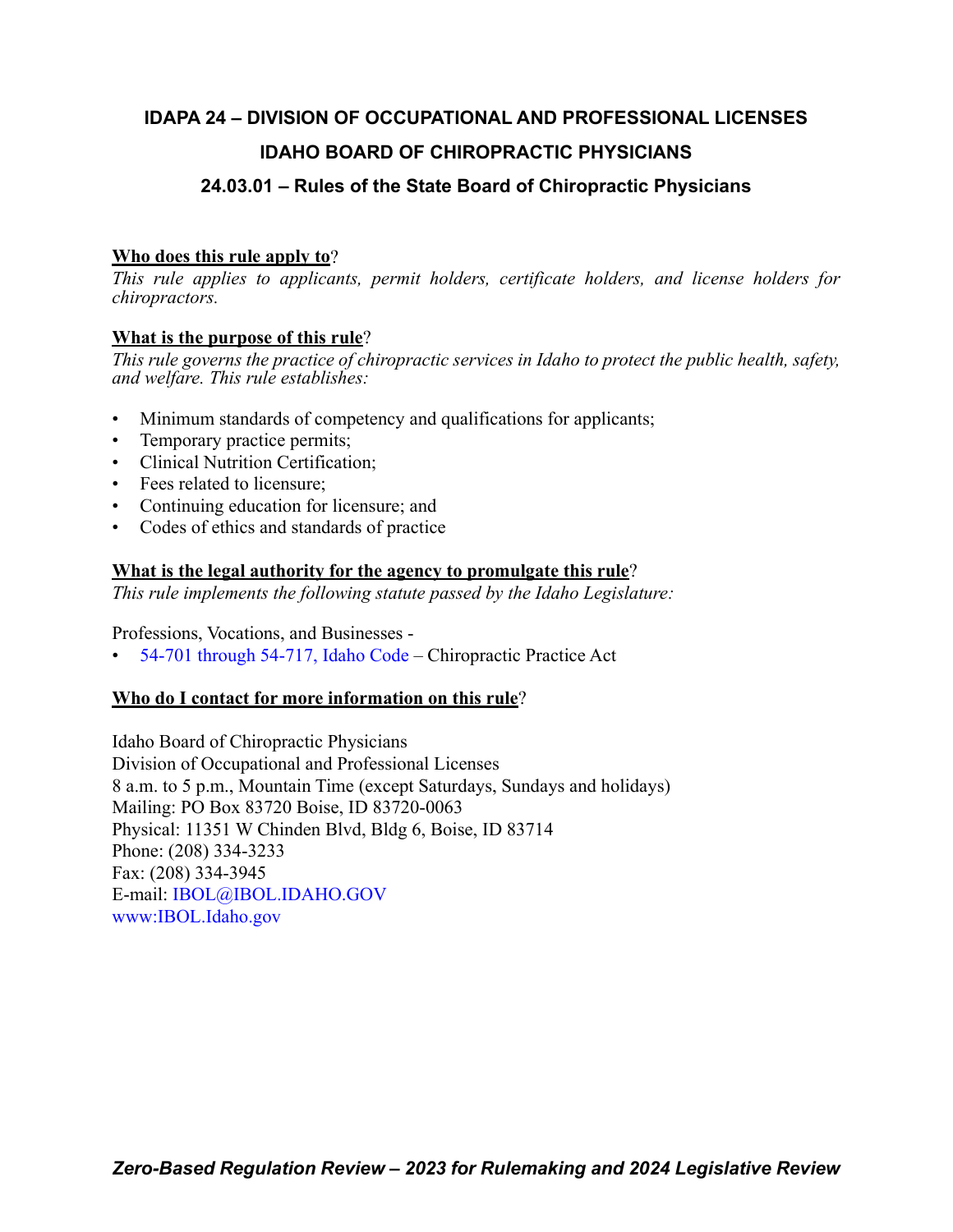# **Table of Contents**

| 24.03.01 - Rules of the State Board of Chiropractic Physicians                     |  |
|------------------------------------------------------------------------------------|--|
|                                                                                    |  |
|                                                                                    |  |
|                                                                                    |  |
|                                                                                    |  |
|                                                                                    |  |
|                                                                                    |  |
|                                                                                    |  |
|                                                                                    |  |
|                                                                                    |  |
|                                                                                    |  |
|                                                                                    |  |
|                                                                                    |  |
|                                                                                    |  |
|                                                                                    |  |
|                                                                                    |  |
|                                                                                    |  |
|                                                                                    |  |
|                                                                                    |  |
|                                                                                    |  |
|                                                                                    |  |
|                                                                                    |  |
|                                                                                    |  |
|                                                                                    |  |
|                                                                                    |  |
|                                                                                    |  |
|                                                                                    |  |
|                                                                                    |  |
|                                                                                    |  |
|                                                                                    |  |
| 703. Annual Issuance Of Clinical Nutrition Certification With License Renewal.  11 |  |
|                                                                                    |  |
| 705. Clinical Nutrition Certification Cancelled For Over Three (3) Years.  12      |  |
|                                                                                    |  |
| 707. Obtaining And Independently Administering Clinical Nutrition                  |  |
|                                                                                    |  |
|                                                                                    |  |
|                                                                                    |  |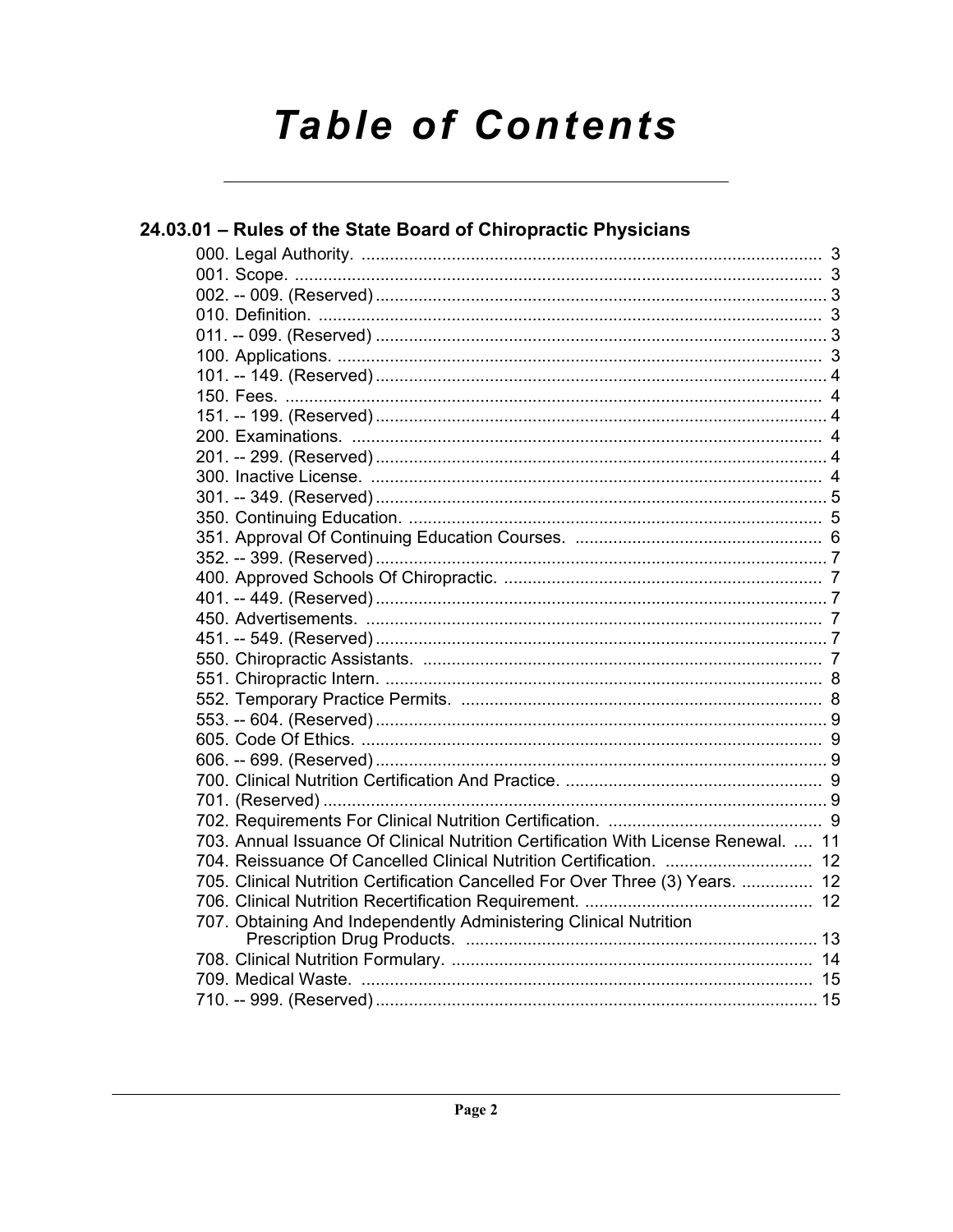### **24.03.01 – RULES OF THE STATE BOARD OF CHIROPRACTIC PHYSICIANS**

<span id="page-2-2"></span><span id="page-2-1"></span><span id="page-2-0"></span>

| 000.           | LEGAL AUTHORITY.<br>These rules are promulgated pursuant to Section 54-707, Idaho Code. | $(3-31-22)T$ |
|----------------|-----------------------------------------------------------------------------------------|--------------|
| 001.<br>SCOPE. | These rules govern the practice of chiropractic in Idaho.                               | $(3-31-22)T$ |
| 002. -- 009.   | (RESERVED)                                                                              |              |

### <span id="page-2-4"></span><span id="page-2-3"></span>**010. DEFINITION.**

**01. Chiropractic Assistant**. A chiropractic assistant is an individual functioning in a dependent relationship with a supervising chiropractic physician in the performance of any chiropractic practice. (3-31-22)T

**02. Chiropractic Intern**. A chiropractic intern is defined as any individual who is presently enrolled in a school of chiropractic and is qualified to practice as an intern as established by the approved chiropractic college that the individual attends and who will function in a dependent relationship with a supervising chiropractic physician in the performance of chiropractic practice. (3-31-22)T

**03. Direct Personal Supervision**. Direct Personal Supervision means that the licensed chiropractic physician is physically present in the clinic, is monitoring the activities of the supervisee, and is available to intervene, if necessary. (3-31-22)T

**04. Inactive Retired**. The status of a licensee who is over sixty-five (65) years of age, has paid the inactive retired fee and is permanently retired from the practice of chiropractic. The holder of an inactive retired license may not practice chiropractic in Idaho. (3-31-22)T

### <span id="page-2-5"></span>**011. -- 099. (RESERVED)**

### <span id="page-2-6"></span>**100. APPLICATIONS.**

| 01. | <b>Qualifications.</b> | $(3-31-22)T$ |
|-----|------------------------|--------------|
|     |                        |              |

- **a.** New applicants will meet the following requirements: (3-31-22)T
- i. National Boards Parts I, II, III, and IV; (3-31-22) T
- ii. Graduation from a Council on Chiropractic Education (CCE) approved college or university; and  $(3-31-22)T$

iii. Applicants will be required to sign an affidavit swearing under oath that they have fully reviewed and understand and will abide by the Chiropractic Act, Title 54, Chapter 7, Idaho Code, and the Board's Rules, IDAPA 24, Title 03, Chapter 01, "Rules of the State Board of Chiropractic Physicians." (3-31-22)T

**b.** Endorsement applicants will meet the following requirements:  $(3-31-22)T$ 

i. Successful passage of the National Boards Parts which were in effect at the time of graduation from tic college and physiotherapy; (3-31-22) chiropractic college and physiotherapy;

If licensed prior to January, 1980, CCE approved college or university not required. If licensed after January, 1980, applicant must have graduated from a CCE approved college or university; (3-31-22)T

iii. Five (5) years of consecutive practice without discipline immediately prior to application and holds a current, valid license to practice in a state, territory, or district of the United States or Canada; (3-31-22)T

iv. Applicants demonstrate that they possess the requisite qualifications to provide the same standard of chiropractic care as provided by physicians in this state. The Board may, in its sole discretion, require further examination to establish such qualifications, such as passage of the National Board Special Purposes Examination for Chiropractors (SPEC); and

Applicants sign an affidavit swearing under oath that they have fully reviewed and understand and will abide by the Chiropractic Act, Title 54, Chapter 7, Idaho Code, and the Board's Rules, IDAPA 24, Title 03,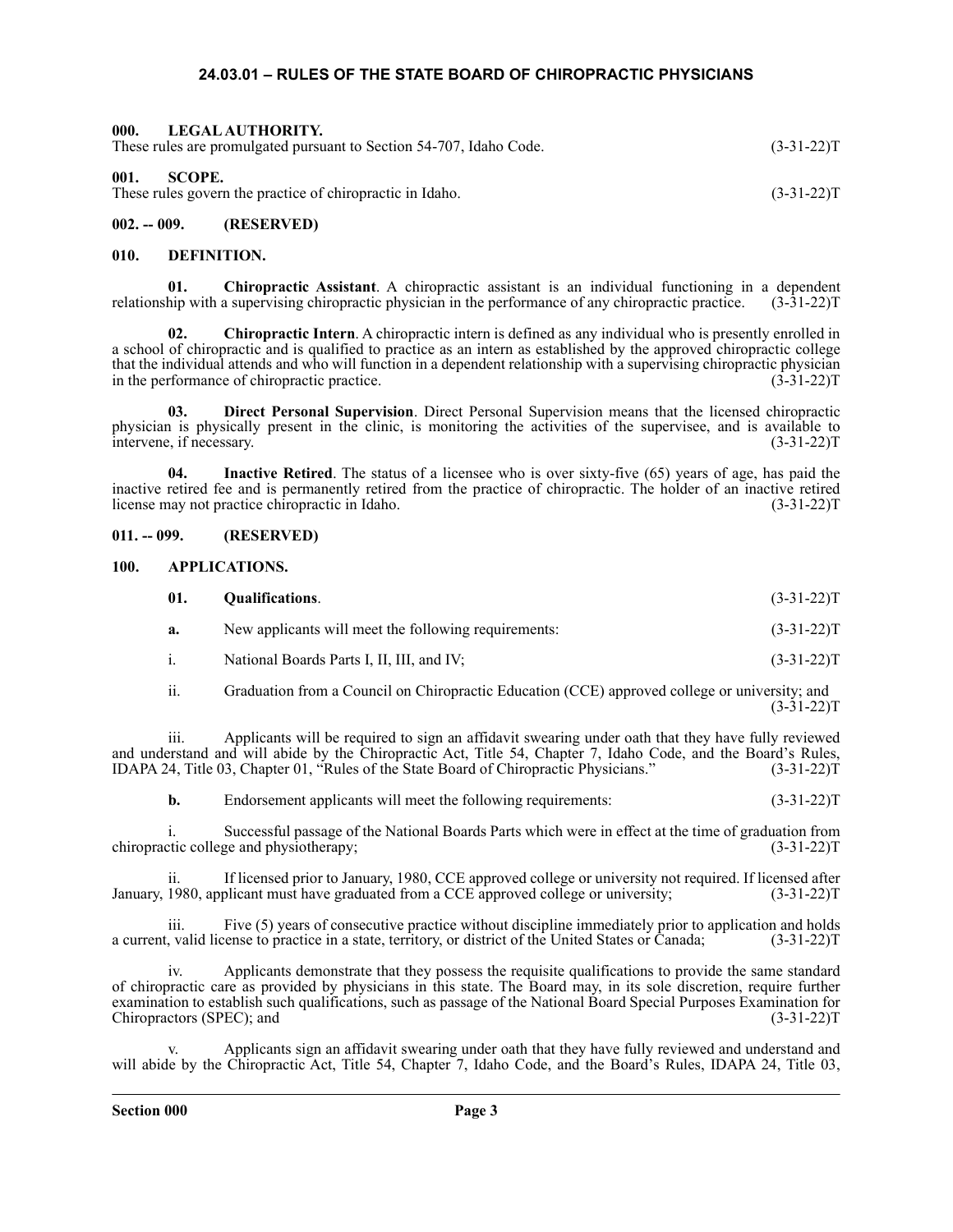Chapter 01, "Rules of the State Board of Chiropractic Physicians." (3-31-22)T

### <span id="page-3-0"></span>**101. -- 149. (RESERVED)**

### <span id="page-3-1"></span>**150. FEES.**

All fees are non-refundable.

| Fee Type                                         | Amount<br>(Not to Exceed) |
|--------------------------------------------------|---------------------------|
| Application                                      | \$200                     |
| Original license                                 | \$200                     |
| Annual renewal                                   | \$200                     |
| Inactive license                                 | \$150                     |
| Reinstatement of expired license                 | \$35                      |
| Reinstatement of inactive license                | \$150                     |
| Temporary permit                                 | \$150                     |
| Intern permit                                    | \$150                     |
| Application for clinical nutrition certification | \$175                     |
| Original for clinical nutrition certification    | \$175                     |
| Clinical nutrition certification renewal         | \$175                     |

(3-31-22)T

### <span id="page-3-2"></span>**151. -- 199. (RESERVED)**

### <span id="page-3-3"></span>**200. EXAMINATIONS.**

It is the applicant's duty to take and successfully pass the National Board Examinations administered by the National Board of Chiropractic Examiners as specified in these rules. (3-31-22) Board of Chiropractic Examiners as specified in these rules.

### <span id="page-3-4"></span>**201. -- 299. (RESERVED)**

### <span id="page-3-5"></span>**300. INACTIVE LICENSE.**

A licensee holding a current active license in this state who is not practicing chiropractic in this state may be issued<br>an inactive license in accordance with Section 54-708(2). Idaho Code, as follows: (3-31-22) an inactive license in accordance with Section  $54-708(2)$ , Idaho Code, as follows:

| 01. | <b>Inactive Status.</b> Each application for an Inactive status license must be accompanied by: |              |
|-----|-------------------------------------------------------------------------------------------------|--------------|
|     |                                                                                                 | $(3-31-22)T$ |
| a.  | The established fee; and                                                                        | $(3-31-22)T$ |
| b.  | A written application to change a current active license to an inactive license.                | $(3-31-22)T$ |
| c.  | An inactive license is issued for one (1) year.                                                 | $(3-31-22)T$ |
| 02. | <b>Inactive License Status Renewal.</b>                                                         | $(3-31-22)T$ |

**a.** An inactive license must be renewed annually by submitting the established fee and renewal application. Inactive licenses not renewed will be canceled. (3-31-22)T

**b.** All continuing education requirements will be waived for any year or portion thereof that a licensee maintains an inactive license and is not actively practicing or supervising in Idaho. (3-31-22)T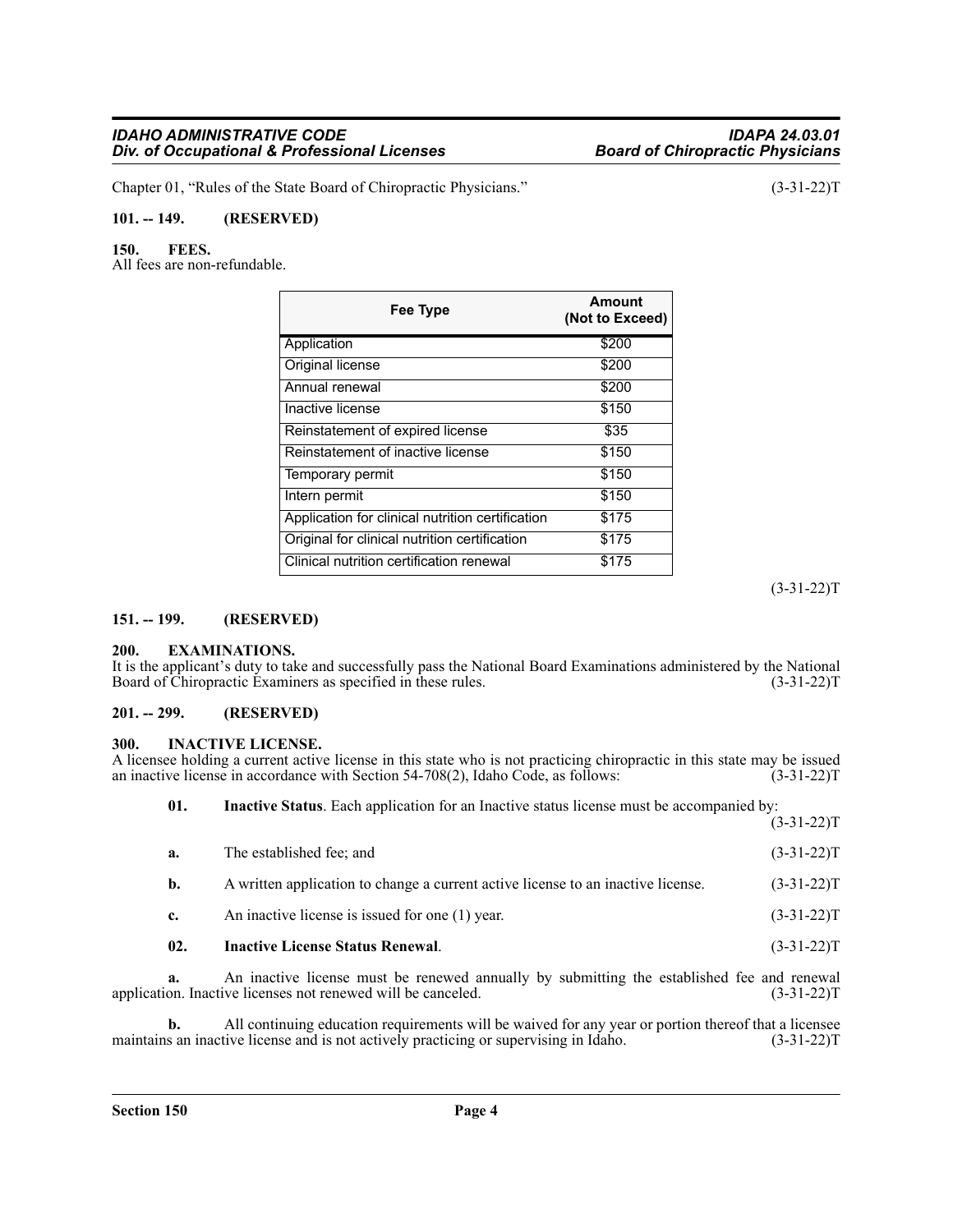**03. Return to Active Status of License Inactive for Five (5) or Fewer Years**. An inactive license holder whose license has been inactive for five (5) or fewer years may convert from inactive to active license status by: (3-31-22)T

**a.** Making written application to the Board on a form prescribed by the Board; (3-31-22)T

**b.** Providing documentation to the Board showing successful completion within the previous twelve this of the continuing education requirements for renewal of an active license; and (3-31-22)  $(12)$  months of the continuing education requirements for renewal of an active license; and

**c.** Paying a fee equivalent to the difference between the current inactive fee and the active renewal (3-31-22) fee.  $(3-31-22)T$ 

**04. Return to Active Status of License Inactive for More Than Five (5) Years**. An inactive license holder whose license has been inactive for more than five (5) years may convert from inactive to active license status by: (3-31-22)T

**a.** Making written application to the Board on a form prescribed by the Board. (3-31-22)T

**b.** Providing an account to the Board for that period of time during which the license was inactive and fulfilling requirements that demonstrate competency to resume practice. Those requirements may include, but are not limited to, education, supervised practice, and examination as determined by the Board. The Board may consider practice in another jurisdiction in determining competency. (3-31-22) practice in another jurisdiction in determining competency.

**c.** Paying a fee equivalent to the difference between the current inactive fee and the active renewal fee.  $(3-31-22)T$ 

**05. Clinical Nutrition Certificate Expires**. If a licensee holds a clinical nutrition certificate and places their license on inactive status, the clinical nutrition certificate is immediately canceled as though the license was not timely renewed as provided in Section 703 of these rules. (3-31-22) timely renewed as provided in Section 703 of these rules.

**06. Reissuance of Clinical Nutrition Certificate**. An inactive license holder who held a clinical nutrition certificate at the time their license was placed on inactive status who returns to active license status pursuant to this rule may be reissued a clinical nutrition certificate by showing proof of compliance with the provisions of Sections 704, 705, and 706 that apply to their situation. (3-31-22) T

### <span id="page-4-0"></span>**301. -- 349. (RESERVED)**

### <span id="page-4-1"></span>**350. CONTINUING EDUCATION.**

All licensees must comply with the following continuing education requirements: (3-31-22)T

**01. Requirement**. Applicants for renewal are required to complete a minimum of eighteen (18) hours of continuing education within the preceding twelve (12) months, as approved by the Board. (3-31-22)T

**a.** Continuing education credit will only be given for actual time in attendance or for the time spent ting in the educational activity.  $(3-31-22)$ participating in the educational activity.

**b.** The educational setting may include a classroom, conference/seminar, on-line, or a virtual classroom. (3-31-22)T

**c.** If the licensee completes two (2) or more courses having substantially the same content during any one (1) renewal period, the licensee only will receive continuing education credit for one (1) of the courses.

 $(3-31-22)T$ 

**02. Documentation**. Each licensee maintains documentation verifying continuing education attendance and curriculum for a period of five (5) years from the date of completion. This documentation will be subject to audit by the Board. (3-31-22) subject to audit by the Board.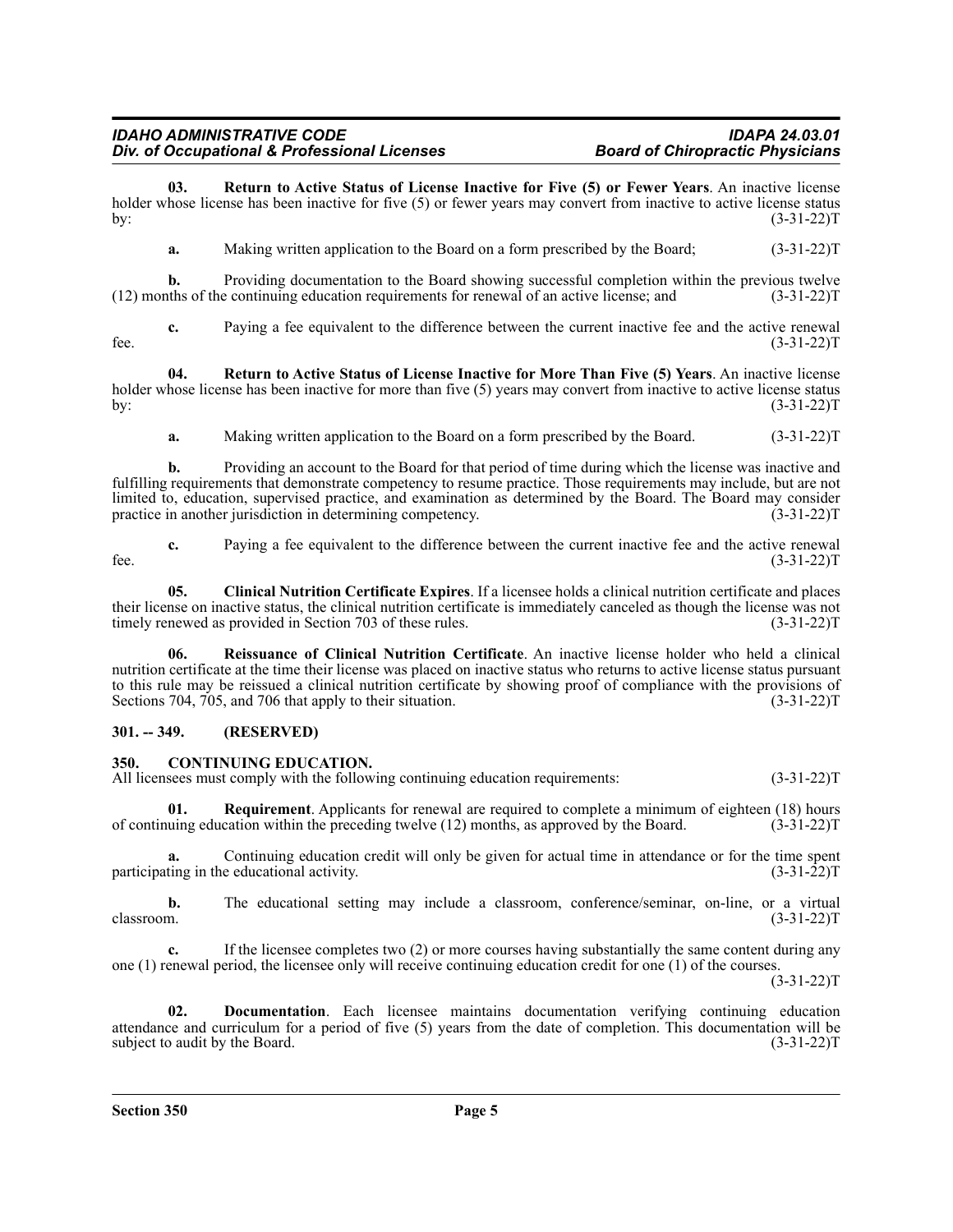**a.** Documented evidence of meeting the continuing education requirement will be in the form of a certificate or letter from the sponsoring entity that includes verification of attendance by the licensee, the title of the activity, the subject material covered, the dates and number of hours credited, and the presenter's full name and professional credentials. (3-31-22) professional credentials.

**b.** A licensee must submit the verification documentation to the Board if requested by the Board. In the event a licensee fails to provide the Board with acceptable documentation of the hours attested to on the renewal application, the licensee may be subject to disciplinary action. (3-31-22) (3-31-22) T

**03. Waiver**. The Board may waive the requirements of this rule for reasons of individual hardship including health or other good cause. The licensee should request the waiver in advance of renewal and must provide any information requested by the Board to assist in substantiating hardship cases. This waiver is granted at the sole discretion of the Board. (3-31-22) discretion of the Board.

**04. Carryover of Continuing Education Hours**. Continuing education hours not claimed in the current renewal year may be claimed in the next renewal year. Hours may be carried forward from the immediately preceding year, and may not be carried forward more than one renewal year. (3-31-22) preceding year, and may not be carried forward more than one renewal year.

**Exemption**. A licensee is exempt from the continuing education requirements under this section for the period between the initial issuance or the original license and the first expiration date of that license.

 $(3-31-22)T$ 

**06. Continuing Education Activities**. The following educational activities qualify for continuing education:  $(3-31-22)\overline{T}$  (3.31-22)

**a.** Post-graduate education courses, germane to chiropractic practice as approved by the Board.  $(3-31-22)T$ 

| b. | Attendance at Board meetings. | $(3-31-22)T$ |
|----|-------------------------------|--------------|

### <span id="page-5-0"></span>**351. APPROVAL OF CONTINUING EDUCATION COURSES.**

**01. Approved Continuing Education Courses**. Approved continuing education courses are those courses, programs, and activities that are germane to the practice of chiropractic, as defined in Sections 54-704(1) and (2), Idaho Code, and meet the general requirements and content requirements of these rules, and are approved, sponsored, or provided by the following entities or organizations, or otherwise approved by the Board: (3-31-22)T

**a.** Council of Chiropractic Education (CCE) approved chiropractic college or university, a college or university accredited by a nationally recognized accrediting agency as recognized by the United States Secretary of Education or an educational program approved by the Board; (3-31-22) Education or an educational program approved by the Board;

| Providers of Approved Continuing Education (PACE); | $(3-31-22)T$ |
|----------------------------------------------------|--------------|
| National and state chiropractic associations; and  | $(3-31-22)T$ |

**d.** Provider Course Approval. Other courses that may be approved by the Board based upon documentation submitted by a continuing education provider. Requests for approval of courses made by the provider must be submitted on a form approved by the Board that includes: (3-31-22) m

| i.   | The nature and subject of the course and how it is germane to the practice of chiropractic; | $(3-31-22)T$ |
|------|---------------------------------------------------------------------------------------------|--------------|
| ii.  | The name of the instructor(s) and their qualifications;                                     | $(3-31-22)T$ |
| iii. | The date, time, and location of the course;                                                 | $(3-31-22)T$ |
| iv.  | The specific agenda for the course;                                                         | $(3-31-22)T$ |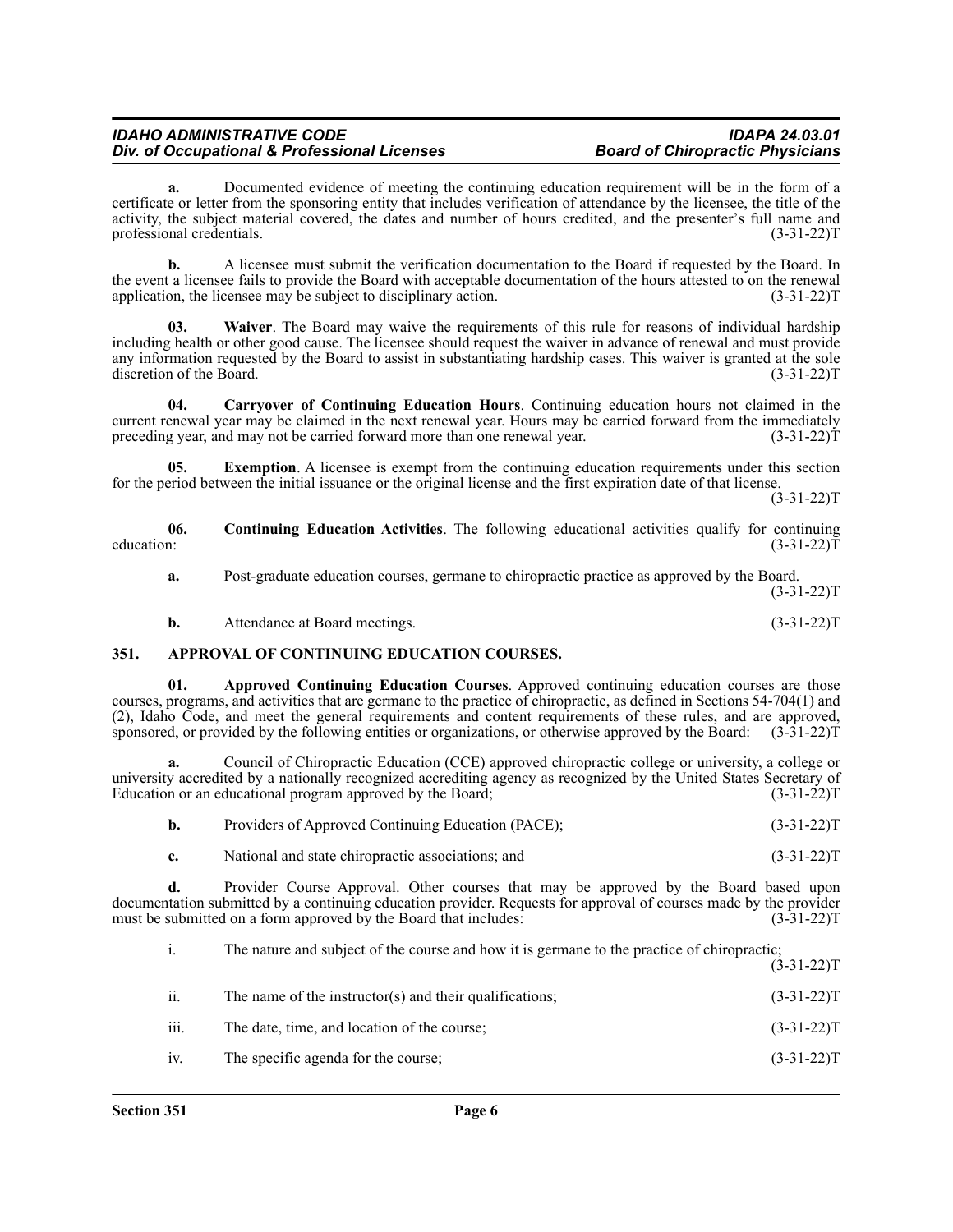| V.   | The number of continuing education hours requested; | $(3-31-22)T$ |
|------|-----------------------------------------------------|--------------|
| VI.  | The procedures for verification of attendance; and  | $(3-31-22)T$ |
| vii. | Other information as may be requested by the Board. | $(3-31-22)T$ |

viii. Upon review of all information requested, the Board may deny any request for a course that does not meet the requirements of Idaho law or rule. Board approval of a course will be granted for a period not to exceed two (2) years or until the course materials or instructors are changed, whichever may occur first. (3-31-22)T

Licensee Course Approval. Other courses that may be approved by the Board based upon documentation submitted by the licensee. All requests for approval must be made to the Board in writing and include the nature and subject of the course and its relevancy to the practice of chiropractic, name of instructor(s) and their qualifications, date, time and location of the course, and procedures for verification of attendance. (3-31-22)T

### <span id="page-6-0"></span>**352. -- 399. (RESERVED)**

### <span id="page-6-1"></span>**400. APPROVED SCHOOLS OF CHIROPRACTIC.**

### **01. Requirement for Approval**. (3-31-22)T

**a.** The Board will consider a school, college, or university in good standing only if such school, college, or university conforms to the requirements of "recognized candidate for accreditation," or "accredited" of the Council of Chiropractic Education or any foreign country college which meets equivalent standards as determined by the Board and teaches accredited courses in all the subjects set forth in Section 54-709(1)(b), Idaho Code.(3-31-22)T

**b.** Regardless of the Council on Chiropractic Education status, the Board may make additional ents for approval as a reputable school, college or university of Chiropractic. (3-31-22) requirements for approval as a reputable school, college or university of Chiropractic.

**02. New Schools**. Those graduates of new schools of chiropractic will only be accepted for licensure application provided the school reaches "recognized candidate for accreditation" status with the Council on Chiropractic Education within one year following the first graduating class. (3-31-22)T

### <span id="page-6-2"></span>**401. -- 449. (RESERVED)**

### <span id="page-6-3"></span>**450. ADVERTISEMENTS.**

**01. Prohibited Advertising**. A chiropractor must not disseminate or cause the dissemination of any advertisement or advertising which is any way fraudulent, false, deceptive or misleading. Any advertisement or advertising will be deemed by the Board to be fraudulent, false, deceptive, or misleading if it: (3-31-22)T

**a.** Is likely to deceive, defraud, or harm the public; or (3-31-22) (3-31-22) T

**b.** Uses false or misleading statement(s) regarding a chiropractor's skill or the efficacy or value of the chiropractic medicine, treatment, or remedy prescribed by a chiropractor or at a chiropractor's direction in the treatment of any disease or other condition of the body or mind.  $(3-31-22)$ T

### <span id="page-6-4"></span>**451. -- 549. (RESERVED)**

### <span id="page-6-5"></span>**550. CHIROPRACTIC ASSISTANTS.**

**01. Chiropractic Physician Responsible and Liable**. The chiropractic physician is responsible and  $liable for:$  (3-31-22)T

| а. | Direct personal supervision: | $(3-31-22)T$ |
|----|------------------------------|--------------|
|----|------------------------------|--------------|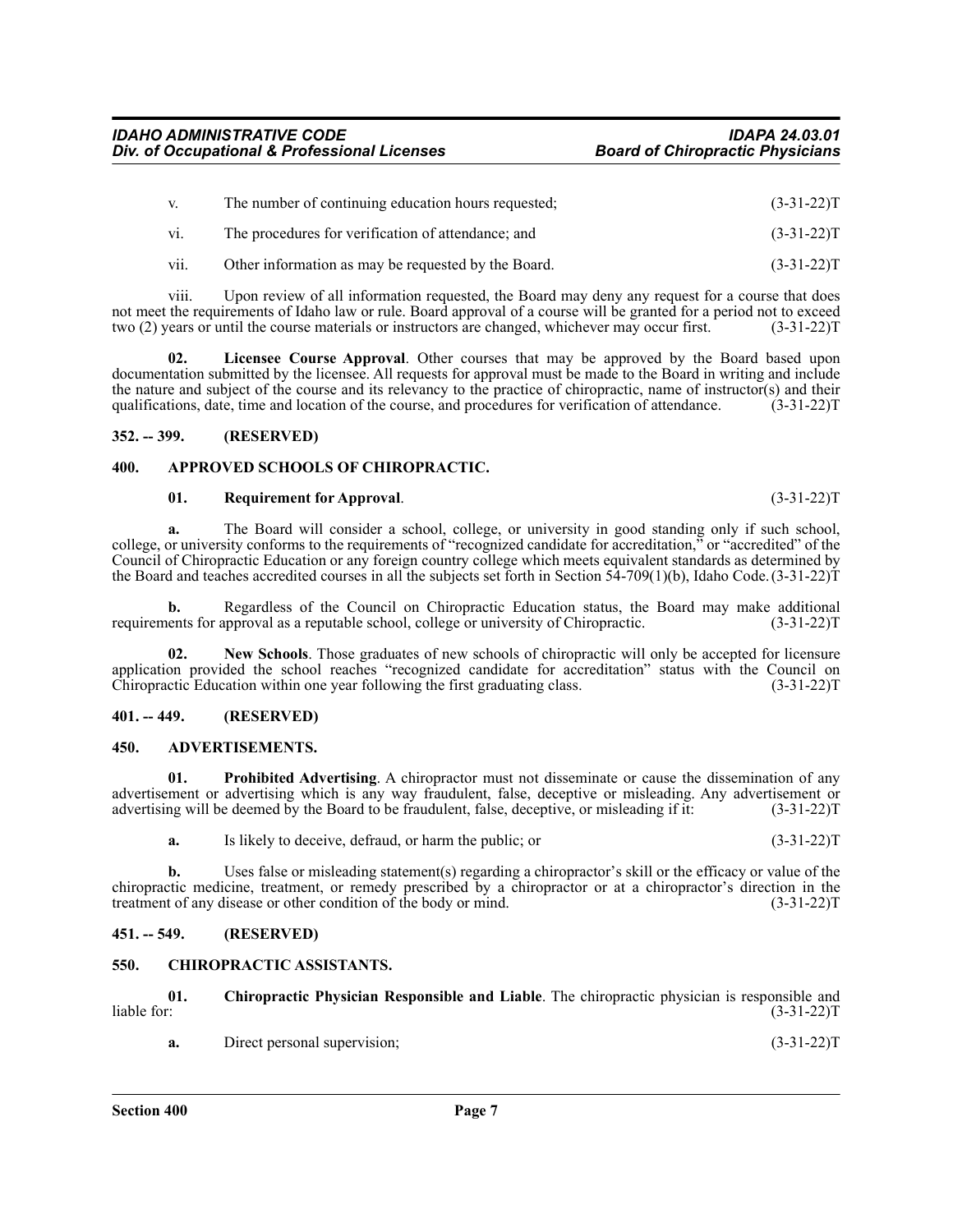| <b>IDAHO ADMINISTRATIVE CODE</b>             | IDAPA 24.03.01                          |
|----------------------------------------------|-----------------------------------------|
| Div. of Occupational & Professional Licenses | <b>Board of Chiropractic Physicians</b> |

<span id="page-7-0"></span>

|             | $b$ .                         | Any acts of the assistant in the performance of chiropractic practice;                                                                                             | $(3-31-22)T$ |
|-------------|-------------------------------|--------------------------------------------------------------------------------------------------------------------------------------------------------------------|--------------|
|             | c.                            | Proper training and capabilities of the chiropractic assistant before authorization is given to<br>perform any chiropractic practice.                              | $(3-31-22)T$ |
|             | 02.                           | Chiropractic Assistant Limitations. A chiropractic assistant must not:                                                                                             | $(3-31-22)T$ |
|             | a.                            | Manipulate articulations;                                                                                                                                          | $(3-31-22)T$ |
|             | b.                            | Provide diagnostic results or interpretations to the patient;                                                                                                      | $(3-31-22)T$ |
| Physician.  | c.                            | Provide treatment advice to any patient without instructions from the supervising Chiropractic                                                                     | $(3-31-22)T$ |
| 551.        |                               | <b>CHIROPRACTIC INTERN.</b>                                                                                                                                        |              |
| liable for: | 01.                           | Chiropractic Physician Responsible and Liable. The chiropractic physician is responsible and                                                                       | $(3-31-22)T$ |
|             | a.                            | Direct personal supervision of the intern;                                                                                                                         | $(3-31-22)T$ |
|             | b.                            | Any acts of the intern in the performance of chiropractic practice;                                                                                                | $(3-31-22)T$ |
|             | c.                            | Determining that the intern possesses sufficient training and capabilities before authorization is<br>given to perform any chiropractic practice.                  | $(3-31-22)T$ |
|             | 02.                           | Chiropractic Intern Limitations. A chiropractic intern must not:                                                                                                   | $(3-31-22)T$ |
|             | a.                            | Perform any chiropractic practice independently, but must perform all such practice under the<br>direct personal supervision of a licensed Chiropractic Physician; | $(3-31-22)T$ |
|             | h.<br>Chiropractic Physician; | Provide diagnostic results or interpretations to the patient prior to consultation with the supervising                                                            | $(3-31-22)T$ |
| Physician.  | c.                            | Provide treatment advice to any patient without instructions from the supervising Chiropractic                                                                     | $(3-31-22)T$ |
|             |                               |                                                                                                                                                                    |              |

### <span id="page-7-1"></span>**552. TEMPORARY PRACTICE PERMITS.**

When an original application for license or internship is accepted by the board as being fully completed, in accordance with the requirements of the Idaho Chiropractic Physician Law and these Rules, a temporary permit to practice may be issued. (3-31-22) practice may be issued.

**01. Supervision Required**. A permit holder may work only when under the direct personal supervision of a chiropractic physician currently licensed in Idaho. The name, address, and signature of the supervising chiropractic physician will appear on the application. (3-31-22) T

**02. Only One Permit May Be Issued**. Only one (1) permit may be issued under any circumstances to any individual. (3-31-22)T

**03. Validity of Temporary Permits.** Temporary permit to practice will be valid for a period not to exceed twelve (12) months and only: (3-31-22)T

**a.** In the case of an applicant for Idaho licensure, until the results of the next scheduled examination have been released. No work permit will be issued to an applicant who has previously failed an examination for licensure in this or any other state, territory, possession, or country more than once. Failure to sit for the next scheduled examination will invalidate the work permit and no further permits will be issued. (3-31-22) T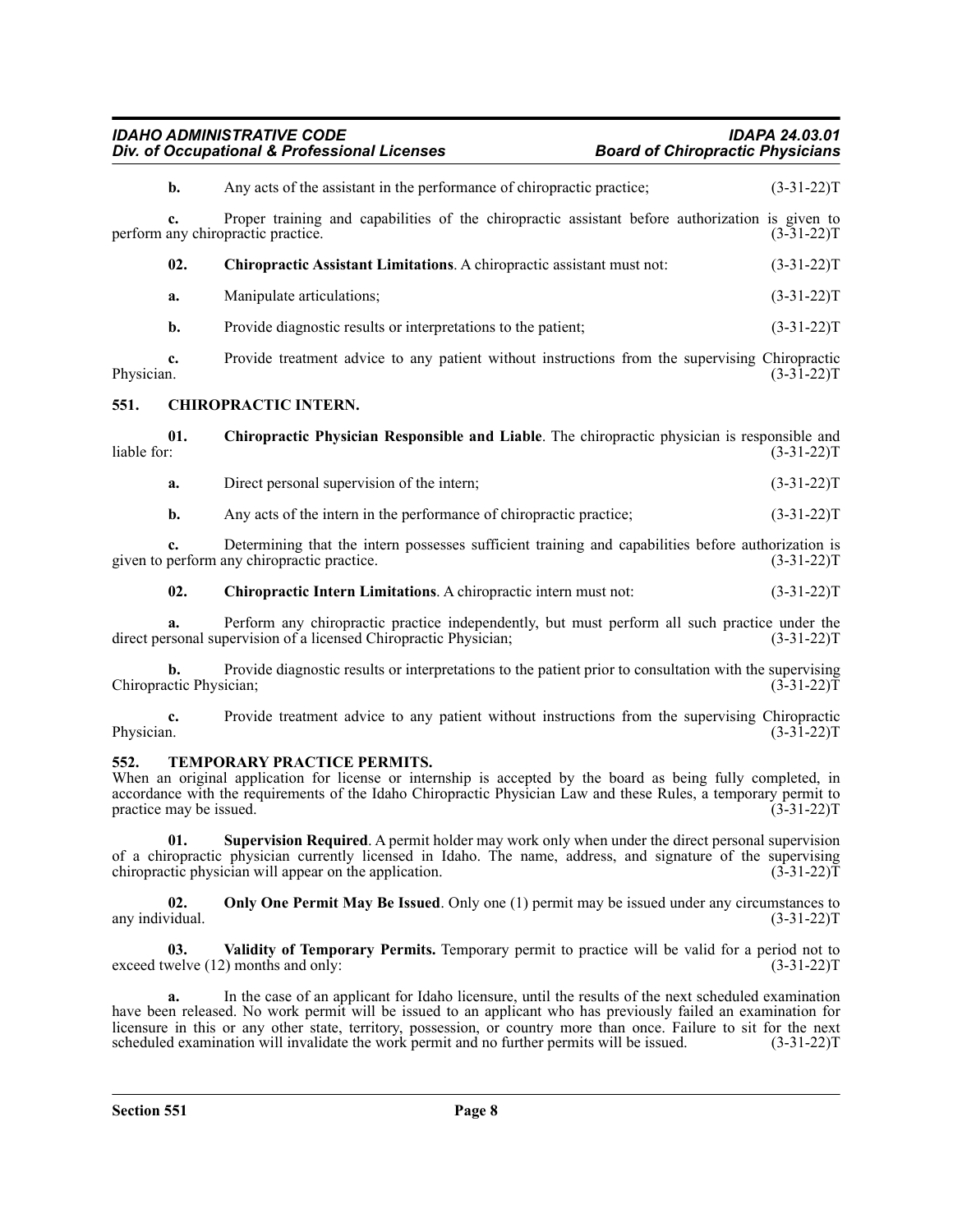**b.** In the case of an intern, until the scheduled date of graduation from an approved school of chiropractic. Upon original application for licensure in Idaho, the intern permit may be extended by the board until the results of the next scheduled examination have been released. No work permit will be issued to an applicant who has previously failed an examination for licensure in this or any other state, territory, possession, or country more than once. Failure to sit for the next scheduled examination will invalidate the work permit and no further permits will be issued.  $(3-31-22)T$ 

### <span id="page-8-0"></span>**553. -- 604. (RESERVED)**

### <span id="page-8-1"></span>**605. CODE OF ETHICS.**

Chiropractic physicians are responsible for maintaining and promoting ethical practice in accordance with the ethical principles set forth in Appendix A in these rules. (3-31-22)T

### <span id="page-8-2"></span>**606. -- 699. (RESERVED)**

### <span id="page-8-3"></span>**700. CLINICAL NUTRITION CERTIFICATION AND PRACTICE.**

**01. Non-Certified Clinical Nutritional Practice**. Clinical nutritional methods as referenced in Section 54-704(1), Idaho Code, include, but are not limited to, the clinical use, administration, recommendation, compounding, prescribing, selling, and distributing non-prescription vitamins, minerals, botanical medicine, herbals, homeopathic, phytonutrients, antioxidants, enzymes and glandular extracts, and durable and non-durable medical goods and devices. Nothing herein shall allow any deviation from Section 54-704(3), Idaho Code. (3-31-22)T goods and devices. Nothing herein shall allow any deviation from Section 54-704(3), Idaho Code.

**02. Certified Clinical Nutritional Practice**.The Board may issue clinical nutrition certification to a chiropractic physician licensed by the Board who successfully completes the minimum education and complies with requirements in Chapter 7, Title 54, Idaho Code governing clinical nutrition certification and the requirements of Sections 700 through 706. (3-31-22) T

### <span id="page-8-4"></span>**701. (RESERVED)**

### <span id="page-8-5"></span>**702. REQUIREMENTS FOR CLINICAL NUTRITION CERTIFICATION.**

The Board may grant clinical nutrition certification to a licensee who completes an application, pays the applicable fees and meets the following requirements: (3-31-22)T

### **01. General**. (3-31-22)T

**a.** Hold and maintain a current, active, unrestricted license as a chiropractic physician issued by the  $Board.$  (3-31-22)T

**b.** Not have been on probation or otherwise disciplined by the Board or by any other licensing board or regulatory entity; provided the applicant may make written request to the Board for an exemption review to determine the applicant's suitability for certification, which the Board shall determine in accordance with the following: (3-31-22)T

i. The exemption review shall consist of a review of any documents relating to the probation or discipline and any supplemental information provided by the applicant bearing upon the applicant's suitability for certification. The Board may, at its discretion, grant an interview of the applicant. During the review, the Board shall consider the following factors or evidence: (3-31-22)T

- (1) The severity or nature of the violation(s) resulting in probation or discipline; (3-31-22)T
- (2) The period of time that has passed since the violation(s) under review;  $(3-31-22)$ T
- (3) The number or pattern of violations or other similar incidents; (3-31-22)T
- (4) The circumstances surrounding the violation(s) that would help determine the risk of repetition;  $(3-31-22)T$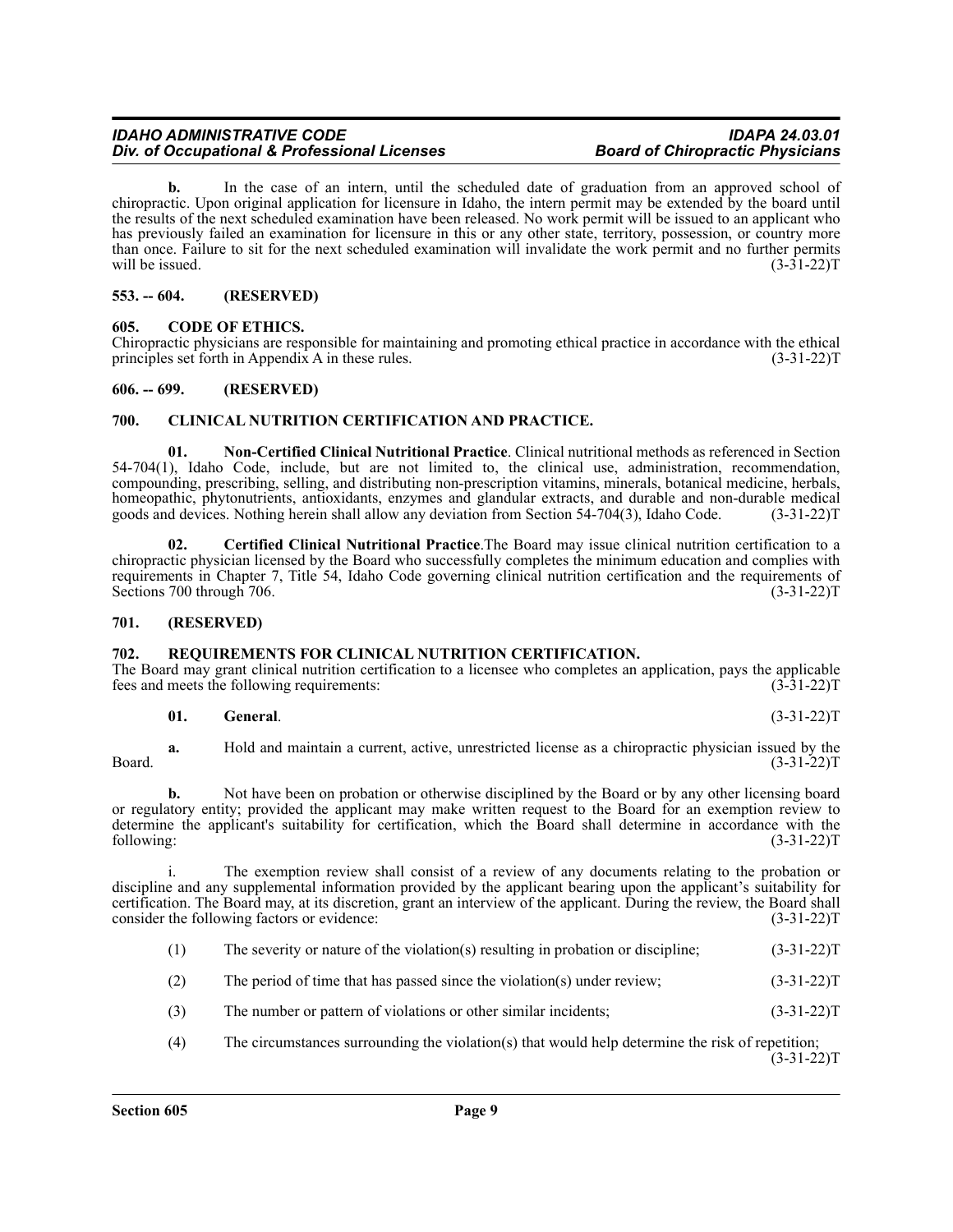(5) The relationship of the violation(s) to the practice of chiropractic or any health care profession, including but not limited to, whether the violation(s) related to clinical practice, involved patient care, a violation of any state or federal law, rule or regulation relating to controlled substances or to a drug, substance or product identified in Section 54-704(3)(b), Idaho Code; (3-31-22)T

(6) The applicant's activities since the violation(s) under review, such as employment, education, participation in treatment, payment of restitution, or any other factors that may be evidence of current rehabilitation;  $(3-31-22)T$  (3.31-22) T

(7) Any other mitigating or aggravating circumstances. (3-31-22)T

ii. The applicant shall bear the burden of establishing current suitability for certification. (3-31-22)T

**c.** Successfully complete the requirements of Section 54-717, Idaho Code, and Section 702.  $(3-31-22)T$ 

**d.** Written verification of current health care provider cardiopulmonary resuscitation (CPR) certification. Health care provider CPR certification must be from a course that includes a hands-on skill component as provided by the American Heart Association, American Red Cross, American Health and Safety Institute or similar provider approved by the Board. Written verification of current basic life support (BLS) certification. All chiropractic physicians holding clinical nutrition certification must maintain current health care provider CPR and BLS certification as provided in this Section.

**e.** Certify that the chiropractic physician has BLS equipment on the premises where clinical nutrition t is being performed. BLS equipment shall include at a minimum: (3-31-22) treatment is being performed. BLS equipment shall include at a minimum:

|     | Rescue breathing equipment. | $(3-31-22)T$ |
|-----|-----------------------------|--------------|
| ii. | Oxygen.                     | $(3-31-22)T$ |

iii. Epinephrine.  $(3-31-22)T$ 

**f.** Certify that the chiropractic physician possesses and will provide to patients informed consent documentation that explains the benefits and potential risks of the specific course of intravenous or injectable nutrition therapy that is being proposed and that the physician will in advance obtain from the patient written voluntary permission to perform the proposed therapy in accordance with Section 54-717(7), Idaho Code.(3-31-22)T

Payment of all fines, costs, fees or other amounts that are due and owing to the Board or in compliance with a payment arrangement with the Board is required to be eligible for clinical nutrition certification pursuant to Sections 700 through 706.  $(3-31-22)T$ 

**02. Didactic Education Requirement**. Provide a certificate or other evidence acceptable to the Board of successful completion of a minimum of seven (7) credits (seventy-seven (77) hours) of didactic human nutrition, nutrition biochemistry, and nutritional pharmacology courses. The certificate or other evidence of successful<br>completion must be provided directly to the Board by the educational institution. (3-31-22) completion must be provided directly to the Board by the educational institution.

**a.** Chiropractic physicians licensed by the Board who apply for clinical nutrition certification may be determined to have satisfied the didactic education requirements only if they present a certificate or other evidence acceptable to the Board pursuant to this Section demonstrating they commenced obtaining the didactic education required by this Section no earlier than three (3) years prior to applying for clinical nutrition certification and thereafter successfully completed the requirements. (3-31-22)T

**03. Practicum Requirement**. Provide a certificate or other evidence acceptable to the Board of successful completion of a minimum of twenty-four (24) hours of practicum in intravenous and injectable nutrient therapy, which must include: sterile needle practices, phlebotomy, proper injection techniques, intravenous therapy techniques, intramuscular injection techniques, safety practices, and use and expected outcomes utilizing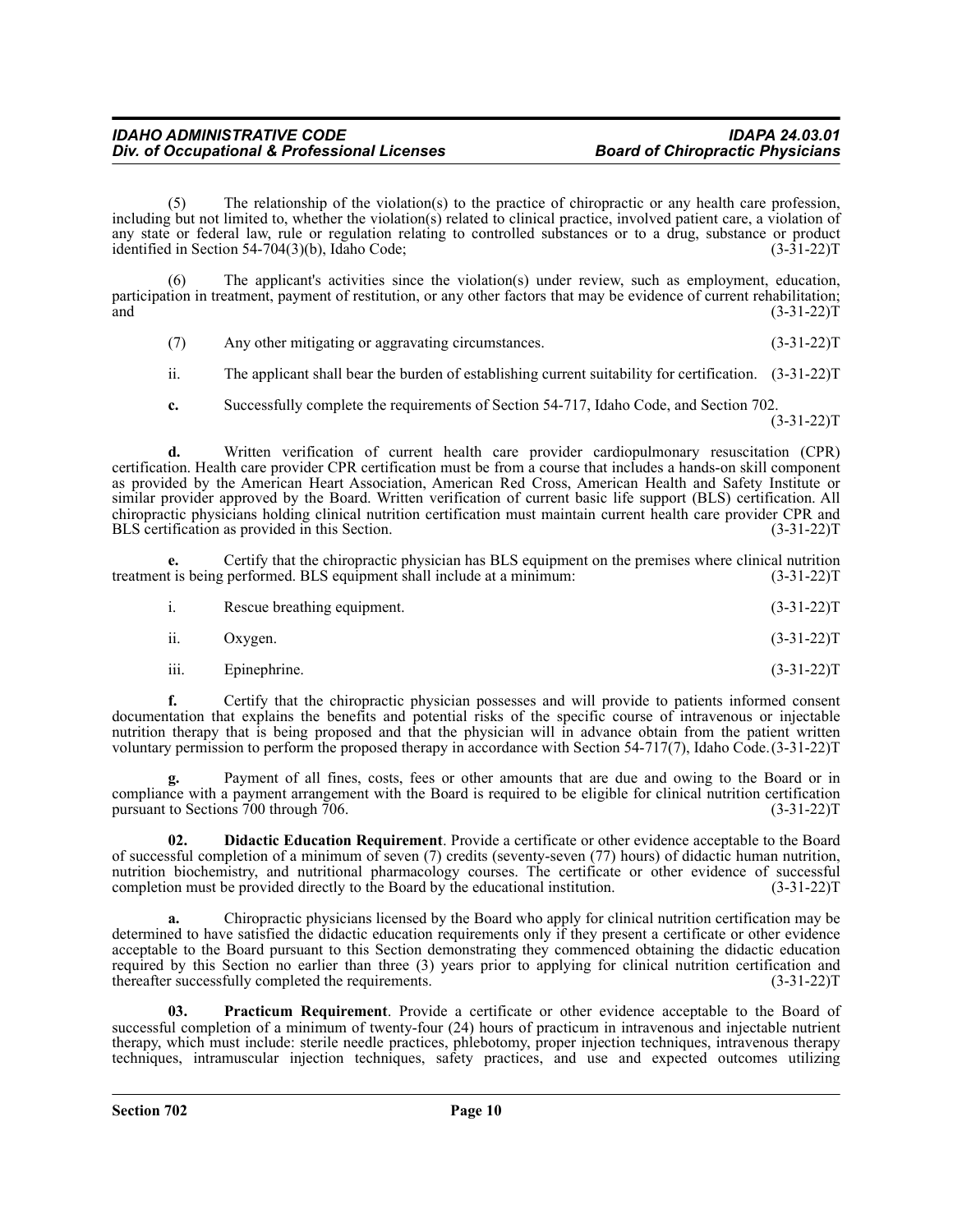| <b>IDAHO ADMINISTRATIVE CODE</b>             | <b>IDAPA 24.03.01</b>                   |
|----------------------------------------------|-----------------------------------------|
| Div. of Occupational & Professional Licenses | <b>Board of Chiropractic Physicians</b> |

micronutrients, response to adverse effects, lab testing, and blood chemistry interpretation. (3-31-22) T

**a.** After July 1, 2019, the practicum of any applicant for clinical nutrition certification required by this Section must not have commenced more than two (2) years prior to the date of application for clinical nutrition certification and be successfully completed thereafter. (3-31-22)T

**04. Accredited Institution and Program Requirement**. The courses and practicum required by Subsections 702.02 and 702.03 must be taken from an accredited chiropractic college or other accredited institution of higher education. In addition the courses and practicum must be from an accredited program at the college or institution or be a program approved by the Board.  $(3-31-22)T$ 

For purposes of this Section "accredited" means accredited by an accrediting agency recognized by Department of Education. (3-31-22) the United States Department of Education.

**b.** For purposes of this Section "approved by the Board" means a program that is a "recognized candidate for accreditation," has "initial accreditation" status or "preaccreditation" status by an accrediting body recognized by the United States Department of Education, or is substantially equivalent to a program having that status.  $(3-31-22)T$ 

**c.** An applicant for clinical nutrition certification bears the burden to demonstrate their education and training in clinical nutrition meets the requirements of this Section, including both the accredited institution and accredited program requirements. (3-31-22) accredited program requirements.

**05. Audit of Compliance with Clinical Nutrition Certification and Recertification Requirements**. The Board may conduct audits to confirm that licensees meet the requirements to maintain clinical nutrition certification and recertification. In the event a licensee audited by the Board fails to provide documentation or other evidence acceptable to the Board of meeting the clinical nutrition certification or recertification requirements as verified to the Board as part of their annual license renewal or the recertification process the matter will be referred to Division's investigative unit for investigation and potential disciplinary proceedings by the Board. (3-31-22)T

**06. Requirement to Maintain Supporting Documentation**. A licensee need not submit documentation to the Board with a chiropractic license renewal application verifying qualifications for annual issuance of clinical nutrition certification pursuant to Section 703, or verifying qualifications to recertify clinical nutrition certification pursuant to Section 706. However, a licensee must maintain documentation for a period of five (5) years verifying the licensee has satisfied the requirements. A licensee must submit the documentation to the Board if the annual reissuance or the recertification is audited. All documentation must include the licensee's name, and as applicable, the date the course or other required activity commenced and was completed, provider name, course title and description, length of the course/activity, and other information required by the Board. (3-31-22)T

### <span id="page-10-0"></span>**703. ANNUAL ISSUANCE OF CLINICAL NUTRITION CERTIFICATION WITH LICENSE RENEWAL.**

**01. Expiration Date**. Chiropractic physicians' clinical nutrition certification expires on the expiration date of their chiropractic license and must be issued annually with the renewal of their license pursuant to Section 350. The Board will waive the clinical nutrition certification fee in conjunction with the first timely renewal of the chiropractic license after initial clinical nutrition certification. (3-31-22) chiropractic license after initial clinical nutrition certification.

**02. Issuance**. Clinical nutrition certification is issued annually by timely submission of a chiropractic license renewal application, payment of the chiropractic license renewal fee, the clinical nutrition certification fee, any amounts owing pursuant to Subsection 702.01.g., and verifying to the Board that the licensee is in compliance with the requirements for clinical nutrition certification as provided in the Board's laws and rules. (3-31-22)T

### **03. Failure to Comply with Issuance Requirements**. (3-31-22)T

**a.** If a licensee with clinical nutrition certification fails to verify meeting clinical nutrition certification annual issuance requirements when renewing their chiropractic physician license the clinical nutrition certification is canceled and the chiropractic physician license will be renewed without clinical nutrition certification. (3-31-22)T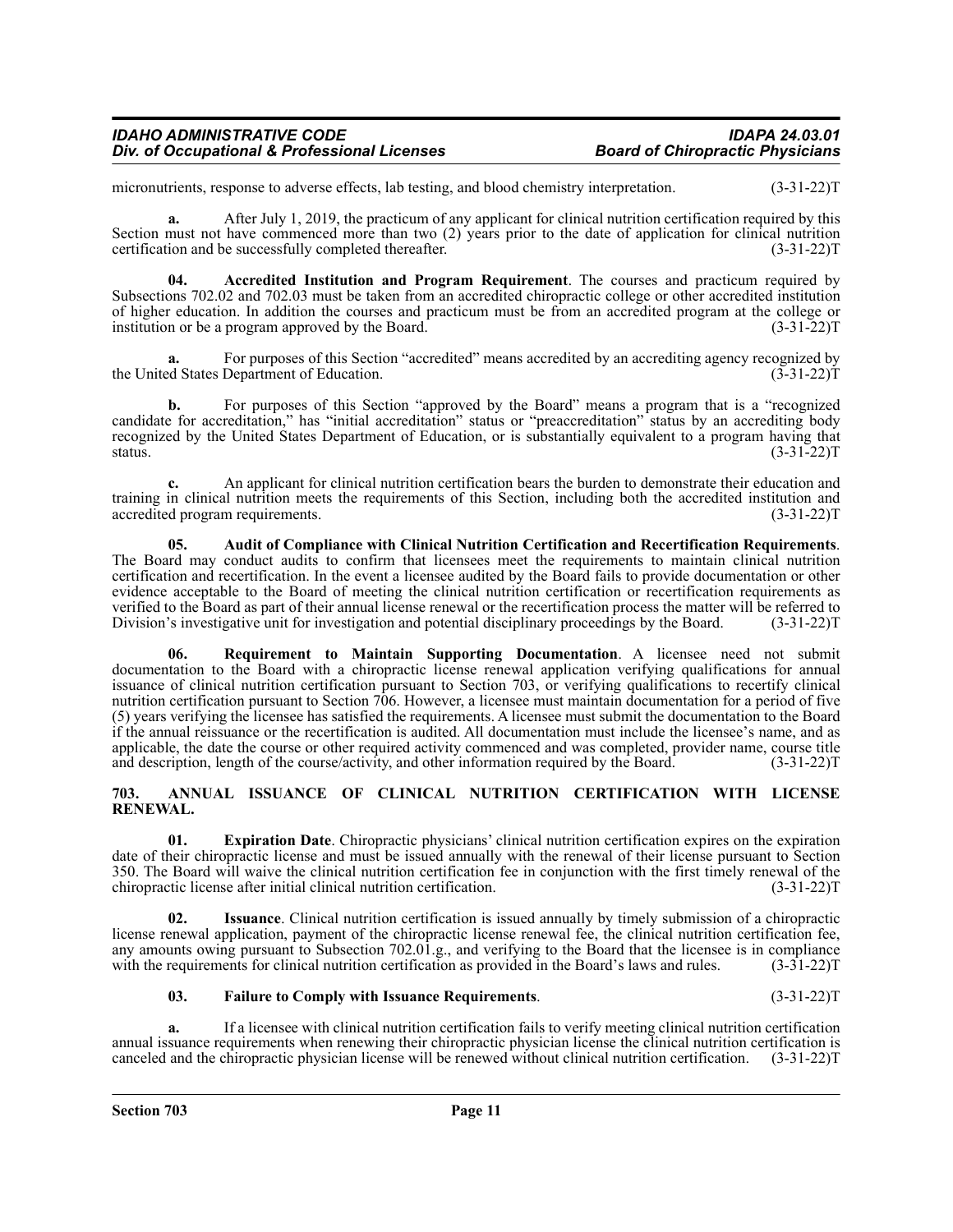**b.** If a licensee with clinical nutrition certification fails to timely renew their chiropractic physician license their clinical nutrition certification is canceled. (3-31-22)T

**c.** Clinical nutrition certification canceled pursuant to this Section may be reissued within three (3) years in accordance with Section 704. (3-31-22)T

### <span id="page-11-0"></span>**704. REISSUANCE OF CANCELLED CLINICAL NUTRITION CERTIFICATION.**

**01.** Reissuance. Clinical nutrition certification canceled pursuant to Subsection 703.03 may be within three (3) years of cancellation as follows: (3-31-22) reissued within three  $(3)$  years of cancellation as follows:

**a.** Submission of a reissuance application and payment of the current clinical nutrition certification fee.  $(3-31-22)T$ 

**b.** Submission of any other documents required by the Board for reissuance including but not limited (3-31-22)T to:  $(3-31-22)T$ 

i. Documentation of holding current licensure as a chiropractic physician from the Board meeting the lents of Section 702. (3-31-22) requirements of Section 702.

ii. Documentation of compliance with clinical recertification requirements in accordance with Section 706. (3-31-22)T

iii. Documentation of current health care provider CPR and BLS certification and certification that the chiropractic physician has BLS equipment on the premises where clinical nutrition treatment is performed and that informed consent and voluntary permission to perform the proposed therapy are being used in accordance with Section 702. (3-31-22) Section 702. (3-31-22)T

### <span id="page-11-1"></span>**705. CLINICAL NUTRITION CERTIFICATION CANCELLED FOR OVER THREE (3) YEARS.**

Clinical nutrition certification canceled for a period of more than three (3) years may not be reissued. The chiropractic physician so affected is required to make application to the Board in compliance with Section 701 and Section 702 and pay the application and other fees for new clinical nutrition certification. The applicant will be reviewed by the Board and considered as follows: (3-31-22)T

**01. Current Competency and Training**. The chiropractic physician must fulfill requirements as determined by the Board that demonstrate the chiropractic physician's competency to regain clinical nutrition certification in this state. Such requirements may include, but are not limited to, education, supervised practice, and examination, including some or all education, training and other requirements for original clinical nutrition certification as set forth in Section 54-717, Idaho Code, and Section 702. (3-31-22) certification as set forth in Section 54-717, Idaho Code, and Section 702.

**02. New Clinical Nutrition Certification**. Chiropractic Physicians who fulfill the conditions and requirements of this Section may be granted a new clinical nutrition certification. (3-31-22)T

### <span id="page-11-2"></span>**706. CLINICAL NUTRITION RECERTIFICATION REQUIREMENT.**

**01. Recertification in Clinical Nutrition Every Three (3) Years**. After Initial certification in clinical nutrition, chiropractic physicians must recertify in clinical nutrition every three (3) years in order to maintain clinical nutrition certification. (3-31-22) nutrition certification.

**02. Annual Verification of Meeting Requirements**. In order to maintain clinical nutrition certification pursuant to Section 54-717, Idaho Code, and Section 700, chiropractic physicians having clinical nutrition certification must annually verify, along with their chiropractic license renewal, pursuant to Subsection 706.01 by attesting to the Board they are in compliance with the requirements to recertify in clinical nutrition the following:  $(3-31-22)$ following: (3-31-22)T

**a.** Completion within the three (3) years prior to recertification of a twelve (12) hour in person face to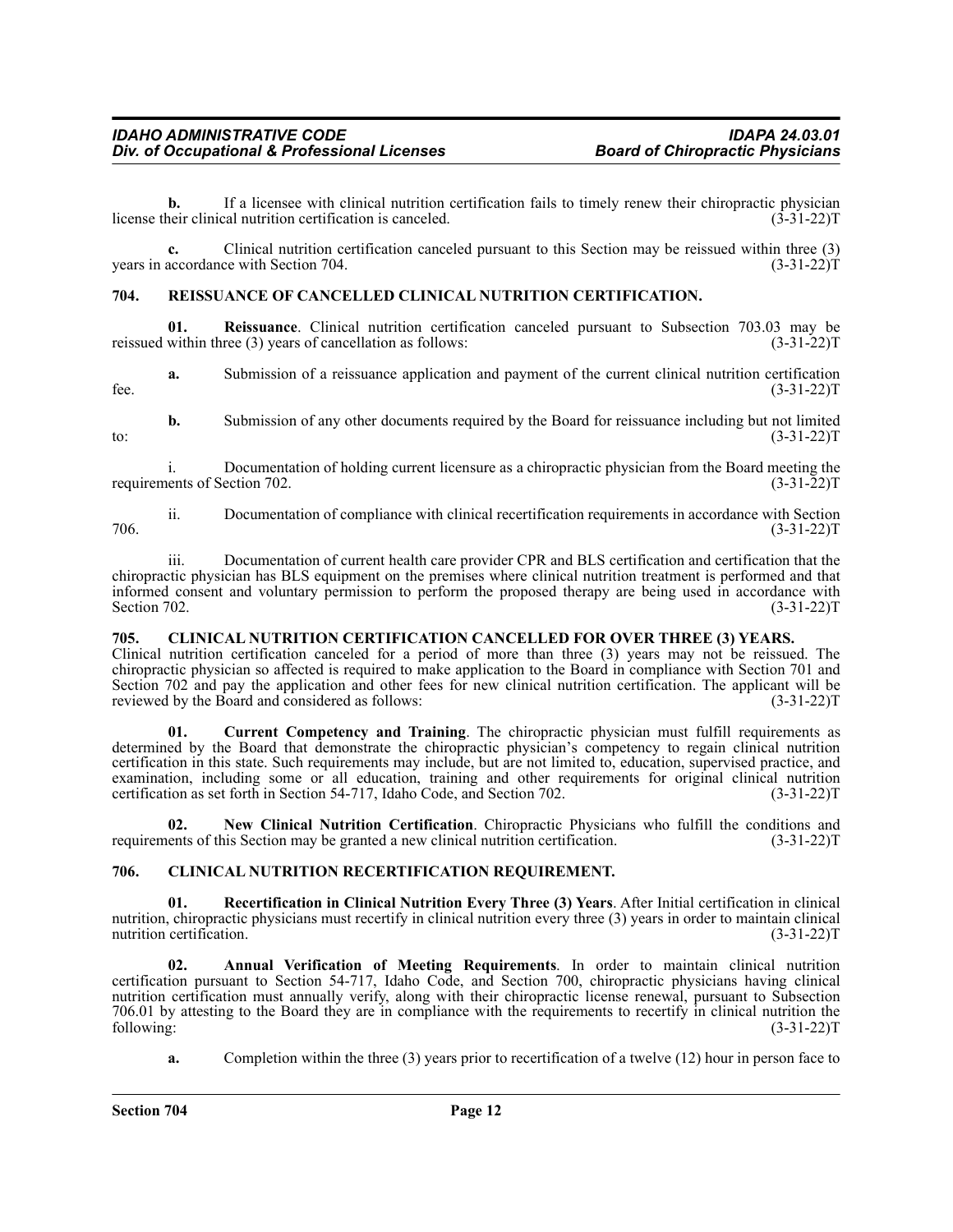face classroom course from an institution and program meeting Section 702.04 accreditation requirements. The course must include both didactic education and practical review and practice of contemporary developments and best practices to maintain core competency in the practice of clinical nutrition as set forth in Section 54-716, Idaho Code, and Section 54-717, Idaho Code. (3-31-22)T

**b.** Current licensure as a chiropractic physician issued by the Board meeting the requirements of Section 702. (3-31-22) Section 702.  $(3-31-22)T$ 

**c.** Current health care provider CPR and BLS certification and that BLS equipment is maintained on the premises where clinical nutrition treatment is performed pursuant to Section 702. (3-31-22) (3-31-22) T

**d.** They possess and will provide to patients informed consent documentation that explains the benefits and potential risks of the specific course of intravenous or injectable nutrition therapy that is being proposed and that the physician will in advance obtain from the patient written voluntary permission to perform the proposed therapy in accordance with Section 54-717(7), Idaho Code. (3-31-22)T

**03. Recertification is in Addition to Required Annual Continuing Education**. The twelve (12) hour recertification course requirement is in addition to the annual eighteen (18) hours of continuing education required under Section 350. (3-31-22)T

**04. Failure to Timely Recertify in Clinical Nutrition**. Clinical nutrition certification not timely recertified in accordance with Section 706 expires and is canceled. Clinical nutrition certification canceled for failure<br>to recertify may be reissued within three (3) years in accordance with Section 704. (3-31-22) to recertify may be reissued within three  $(3)$  years in accordance with Section 704.

### <span id="page-12-0"></span>**707. OBTAINING AND INDEPENDENTLY ADMINISTERING CLINICAL NUTRITION PRESCRIPTION DRUG PRODUCTS.**

A chiropractic physician with clinical nutrition certification as defined by Sections 54-704(4), 54-716 and 54-717, Idaho Code, may obtain and independently administer prescription drug products in the practice of chiropractic subject to the conditions below. (3-31-22) subject to the conditions below.

**01. Current Certification in Clinical Nutrition Required**. Only chiropractic physicians who hold current certification in clinical nutrition by the Board may obtain and independently administer prescription drug products during chiropractic practice. (3-31-22)T

**02. Obtain Prescription Drugs Products from the Formulary**. A chiropractic physician with clinical nutrition certification may not obtain a prescription drug product that is not listed in the chiropractic clinical nutrition formulary. (3-31-22) formulary. (3-31-22)T

**03. Only Administer Prescription Drug Products from the Formulary**. Chiropractic physicians with clinical nutrition certification may only administer those prescription drug products listed in the chiropractic clinical nutrition formulary. (3-31-22)T

**a.** Chiropractic physicians with clinical nutrition certification may not prescribe, dispense, distribute, or direct to a patient the use of a prescription drug product except as allowed in Section 54-704(5), Idaho Code. (3-31-22)T

**04. Routes of Administration and Dosing of Prescription Drug Products**. Prescription drug products listed in the chiropractic clinical nutrition formulary may be administered through oral, topical, intravenous, intramuscular or subcutaneous routes by a chiropractic physician with clinical nutrition certification. The route of administration and dosing are in accordance with the product's labeling as approved by the federal food and drug administration or with the manufacturer's instructions.  $(3-31-22)\bar{T}$ 

**05. Practice Limited to Chiropractic Physicians with Clinical Nutrition Certification**. Chiropractic interns, chiropractic assistants, holders of chiropractic temporary practice permits and others working under the authority or direction of a chiropractic physician may not perform any practice or function requiring clinical<br>nutrition certification. (3-31-22) nutrition certification.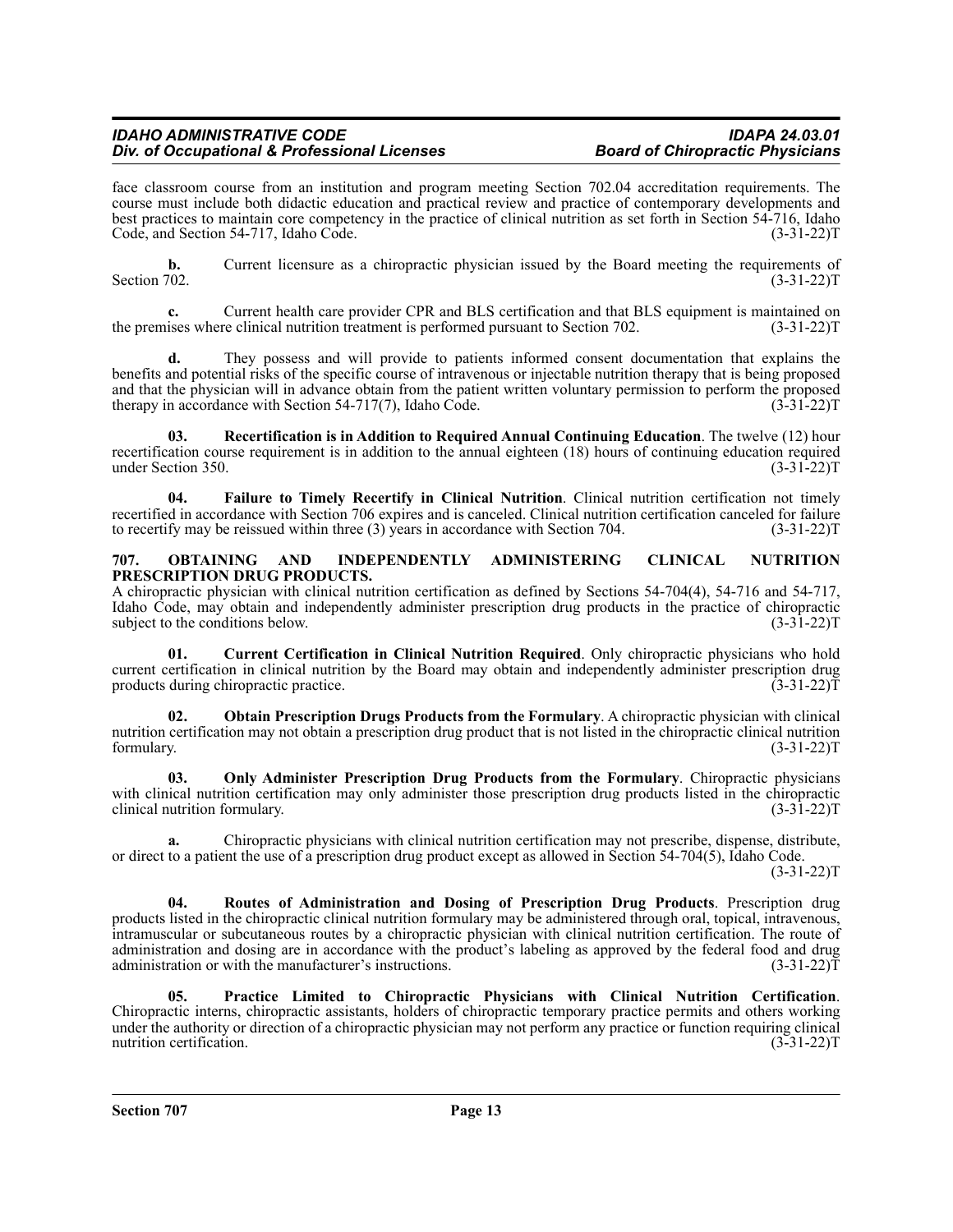**06. Sale, Transfer, or Other Distribution of Prescription Drugs Prohibited**. Chiropractic physicians with clinical nutrition certification may obtain and administer prescription drug products to a patient only in accordance with this Section 707. Chiropractic physicians may not prescribe, sell, transfer, dispense, or otherwise distribute prescription drug products to any person or entity. Prescription drug products not administered to a patient are handled in accordance with Subsections  $708.05$ ,  $708.06$ , and  $708.07$ . (3-31-22)T

### <span id="page-13-0"></span>**708. CLINICAL NUTRITION FORMULARY.**

Chiropractic physicians certified in clinical nutrition may obtain and independently administer, during chiropractic practice, only the prescription drug products listed in this chiropractic clinical nutrition formulary and subject to the provisions hereof. (3-31-22)T

**01. Chiropractic Clinical Nutrition Prescription Drug Formulary**. Prescription drug products that may be used by chiropractic physicians with clinical nutrition certification are limited to the following: (3-31-22)T

**a.** Vitamins: vitamin A, all B vitamins and vitamin C; (3-31-22)T

**b.** Minerals: ammonium molybdate, calcium, chromium, copper, iodine, magnesium, manganese, m, selenium, sodium, and zinc; (3-31-22) potassium, selenium, sodium, and zinc;

| Fluids: dextrose, lactated ringers, plasma lyte, saline, and sterile water; | $(3-31-22)T$ |
|-----------------------------------------------------------------------------|--------------|
|                                                                             |              |

- **d.** Epinephrine; and (3-31-22)T
- **e.** Oxygen for use during an emergency or allergic reaction. (3-31-22) (3-31-22) T

**02. Sources of Clinical Nutrition Prescription Drug Products**. Prescription drug products listed in the chiropractic clinical nutrition formulary may be obtained only by a chiropractic physician with clinical nutrition certification and only from a source licensed under Chapter 17, Title 54, Idaho Code, that is a wholesale distributor, a manufacturer, a pharmacy, compounding pharmacy, or an outsourcing facility and from no other source. (3-31-22)T

**03. No Compounding of Prescription Drug Products**. No vitamin or mineral may be compounded, as defined in Section 54-1705, Idaho Code, by a chiropractic physician. A compounded drug product containing two (2) or more of the vitamins or minerals approved in the chiropractic clinical nutrition formulary may be obtained for office use by a chiropractic physician with clinical nutrition certification only from an outsourcing facility licensed under Chapter 17, Title 54, Idaho Code or compounding pharmacy and from no other source. A chiropractic physician may not obtain or use in chiropractic practice a compounded drug product containing a prescription drug<br>product that is not included in the chiropractic clinical nutrition formulary. (3-31-22) product that is not included in the chiropractic clinical nutrition formulary.

**04. Limitations on Possession of Prescription Drug Products**. Possession of prescription drug products without a valid prescription drug order by chiropractic physicians licensed pursuant to Chapter 7, Title 54, Idaho Code, and certified pursuant to Sections 54-708, and 54-717, Idaho Code, or their agents or employees are  $\text{limited to:} \tag{3-31-22}$ 

**a.** Only those prescription drug products listed in Sections 54-716, Idaho Code, and in the chiropractic nutrition formulary; (3-31-22)T clinical nutrition formulary;

**b.** Only those quantities reasonably required for use in the usual and lawful course of the chiropractic physician's clinical nutrition practice based on the patient panel size and history of orders. (3-31-22)T

**05. Prescription Drug Product Storage**. Clinical nutrition prescription drugs must be stored in accordance with United States Pharmacopeia-National Formulary requirements in an area maintained and secured appropriately to safeguard product integrity and protect against product theft or diversion. (3-31-22)T

**06. Expired, Deteriorated, Adulterated, Damaged, or Contaminated Prescription Drug Products**. Expired, deteriorated, adulterated, damaged, or contaminated prescription drug products must be removed from stock and isolated for return, reclamation or destruction.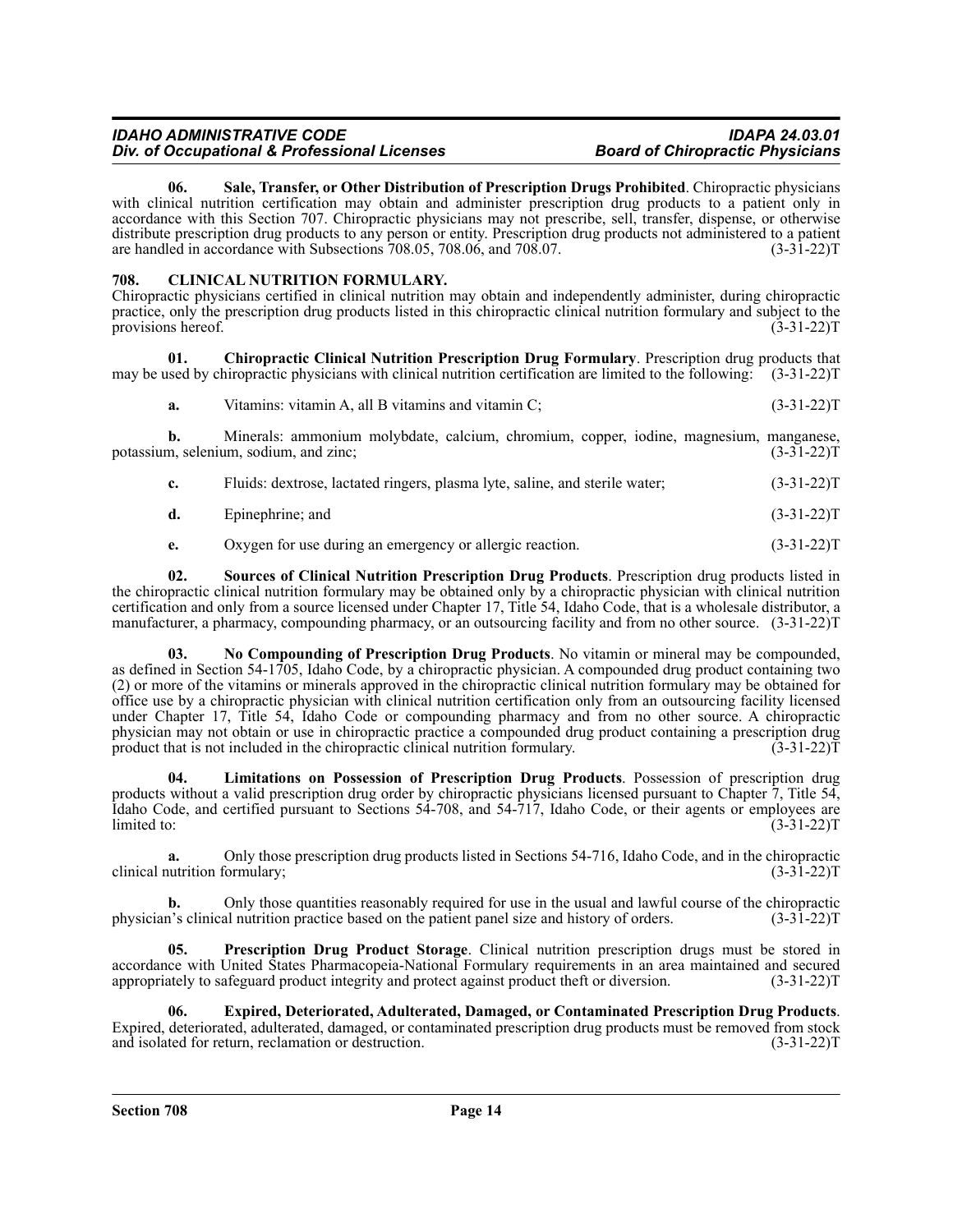**07. Compliance with Federal and State Requirements**. In addition to the requirements of the Idaho Chiropractic Practice Act and rules of the Board, chiropractic physicians must comply with all federal and state laws, rules and policies governing possession, storage, record keeping, use, and disposal of prescription drug products. (3-31-22)T

### <span id="page-14-0"></span>**709. MEDICAL WASTE.**

Chiropractic physicians certified in clinical nutrition must dispose of medical waste during the practice of chiropractic clinical nutrition according to the following protocol:

**01. Containers for Non-Sharp, Medical Waste**. Medical waste, except for sharps, must be placed in disposable containers/bags that are impervious to moisture and strong enough to preclude ripping, tearing, or bursting under normal conditions of use. The bags must be securely tied so as to prevent leakage or expulsion of solid or liquid waste during storage, handling, or transport. The containment system must have a tight-fitting cover and be kept clean and in good repair. All bags used for containment of medical waste must be clearly identified by label or color, or both.  $(3-31-22)T$ 

**02. Containers for Sharps**. Sharps must be placed in impervious, rigid, puncture-resistant containers immediately after use. After use, needles must not be bent, clipped or broken by hand. Rigid containers of discarded sharps must either be labeled or colored like the disposable bags used for other medical waste, or placed in such labeled or colored bags and disposed of according to container guidelines. (3-31-22) labeled or colored bags and disposed of according to container guidelines.

### <span id="page-14-1"></span>**710. -- 999. (RESERVED)**

### **Appendix A – Chiropractic Physicians Code of Ethics**

### **PREAMBLE**

This code of ethics set forth principles for the ethical practice of chiropractic. All chiropractic physicians are responsible for maintaining and promoting ethical practice and otherwise complying with the terms of this code of ethics. To this end, the chiropractic physician must act in the best interest of the patient. This code of ethics is binding on all chiropractic physicians.

### **1. Duty to Report**

A. It is the duty of every licensee to notify the Board through the Division of Occupational and Professional Licenses of any violation of the Chiropractic Act or Board Rules, if the licensee has personal knowledge of the conduct.

B. If a judgment is entered against a licensee in any court, or a settlement is reached on a claim involving malpractice exceeding fifty thousand dollars (\$50,000), a licensee must report that fact to the Board within thirty (30) days. The licensee may satisfy the provision of this subsection if he/she provides the Board with a copy of the judgment or settlement.

If convicted of a felony or a crime involving dishonesty, theft, violence, habitual use of drugs or alcohol, or sexual misconduct, the licensee must report that fact to the board within thirty (30) days following the conviction.

### **2. Advertising of Research Projects**

Advertisement of Affiliation with Research Projects. If a licensee advertises any affiliation with a research project, he must make a written statement of the objectives, cost and budget of the project, and the person conducting the research. Such statements are to be made available at the request of the Board, to scientific organizations, and to the general public. The advertisement must indicate that it is supported by clinical research. Any willful failure to comply with these requirements will be deemed false and deceptive advertising under rule 450. Licensee must comply with all state and federal laws and regulations governing research projects on humans, and will obtain "Institutional Review Board" (IRB) approval as established and set forth in the U.S. Code of Federal Regulations, Title 45, Part 46, Subpart A (45 CFR 46.101-46-505).